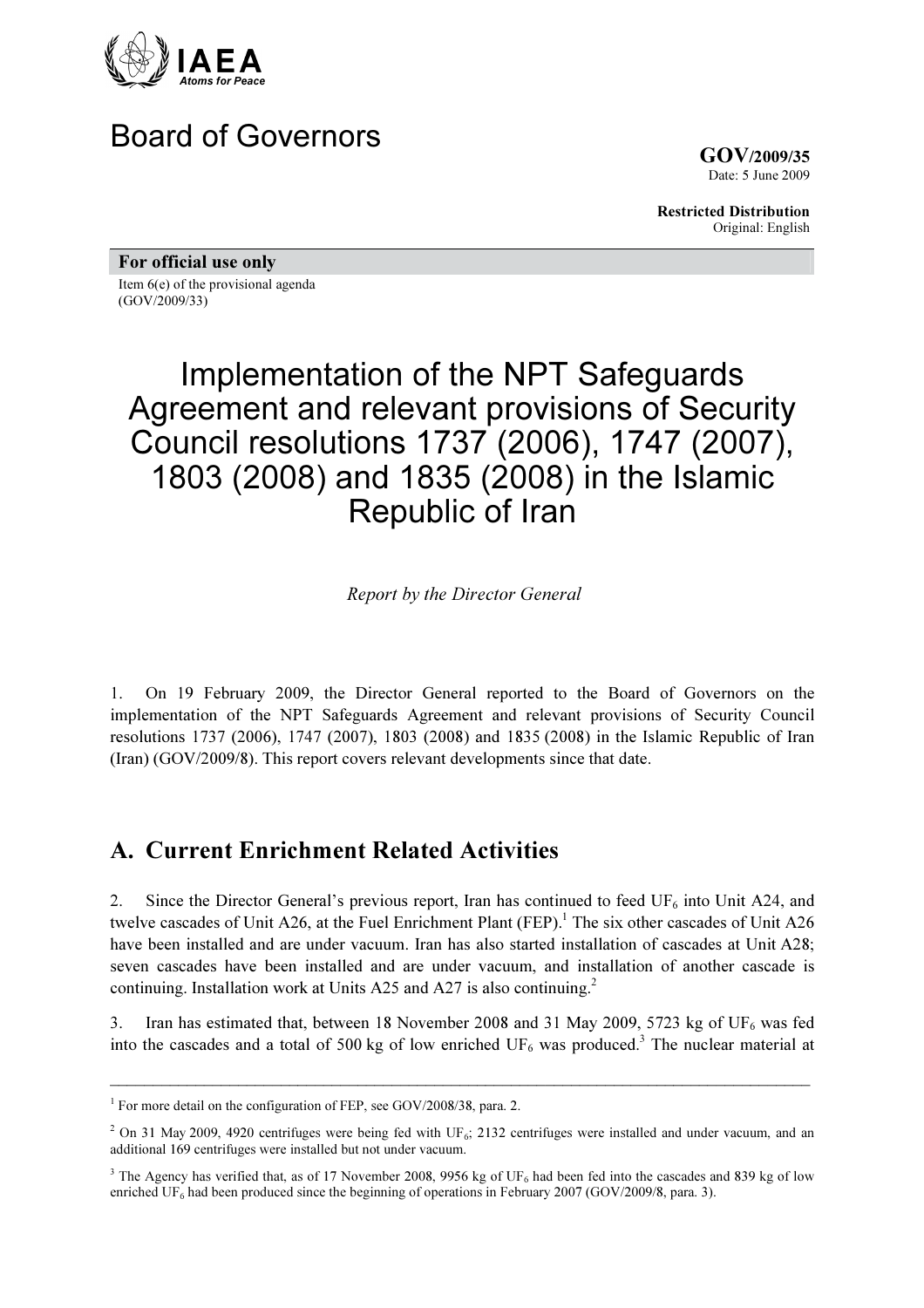FEP (including the feed, product and tails), as well as all installed cascades, remain under Agency containment and surveillance.<sup>4</sup> Since the last physical inventory verification (PIV), the Agency and Iran have continued to discuss improvements in the facility's accountancy system. In addition, the Agency has informed Iran that, given the increasing number of cascades being installed at FEP and the increased rate of production of LEU at the facility, improvements to the containment and surveillance measures at FEP are required in order for the Agency to continue to fully meet its safeguards objectives. The Agency has proposed a solution and initiated discussions with Iran to that end.

4. Between 15 January 2009 and 23 May 2009, a total of approximately 54 kg of  $UF_6$  was fed into the 10-machine IR-3 cascade, the 10-machine IR-2 cascade and single IR-1, IR-2, IR-2 modified, IR-3 and IR-4 centrifuges at the Pilot Fuel Enrichment Plant (PFEP). The nuclear material at PFEP, as well as the cascade area, remains under Agency containment and surveillance.<sup>4</sup>

5. To date, the results of the environmental samples taken at FEP and PFEP indicate that the plants have been operating as declared (i.e. less than  $5.0\%$  U-235 enrichment).<sup>5</sup> Since March 2007, 26 unannounced inspections have been conducted at FEP. Twenty-five of these inspections were successfully implemented. For one inspection, carried out on 19 May 2009, access to the facility was not granted by Iran within the agreed time because of an ongoing security drill being carried out at the facility by Iran which had been notified in advance to the Agency. The Agency has initiated discussions with Iran on arrangements in connection with unannounced inspections that would allow the Agency to meet its safeguards objectives within the required timeframe under similar circumstances.

## B. Reprocessing Activities

6. The Agency has continued to monitor the use and construction of hot cells at the Tehran Research Reactor (TRR) and the Molybdenum, Iodine and Xenon Radioisotope Production (MIX) Facility. There have been no indications of ongoing reprocessing related activities at those facilities. While Iran has stated that there have been no reprocessing related R&D activities in Iran, the Agency can confirm this only with respect to these two facilities, as the measures of the Additional Protocol are not available.

## C. Heavy Water Reactor Related Projects

7. The Agency last visited the Iran Nuclear Research Reactor (IR-40) in August 2008 (GOV/2008/59, para. 9). On 22 April 2009, the Agency again requested access to carry out design information verification (DIV) at the IR-40. In a letter dated 3 May 2009 referring to previous communications concerning the submission of design information, Iran informed the Agency that it would not permit the Agency to carry out the DIV.

 $\_$ 

<sup>&</sup>lt;sup>4</sup> In line with normal safeguards practice, small amounts of nuclear material at the facility (e.g. some waste and samples) are not under containment and surveillance.

 $<sup>5</sup>$  Results are available for samples taken up to 1 February 2009 for FEP and up to 20 April 2008 for PFEP. These results have</sup> shown particles of low enriched uranium (with up to 4.4% U-235), natural uranium and depleted uranium (down to 0.4% U-235 enrichment).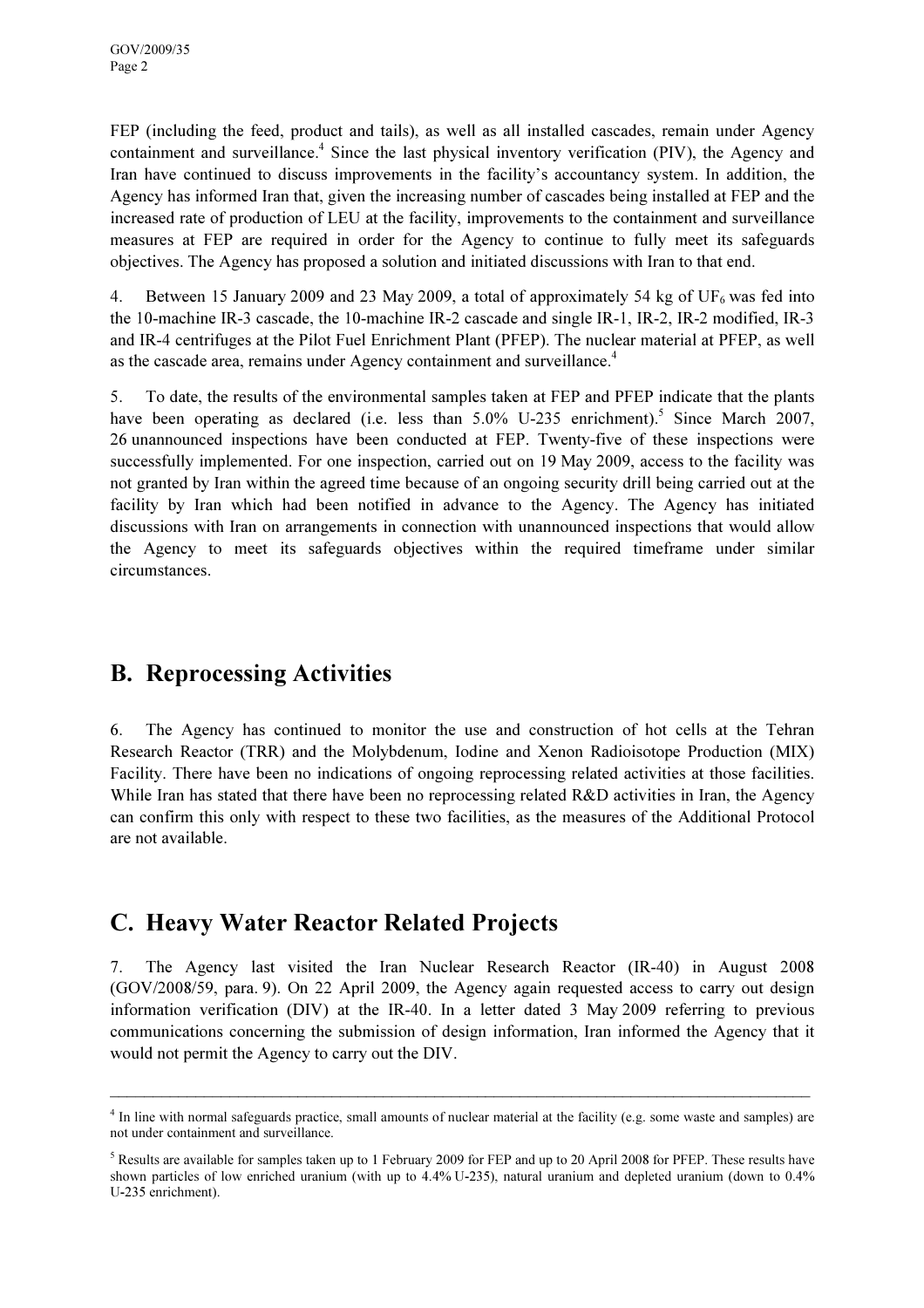8. Iran's refusal to grant the Agency access to IR-40 could adversely impact the Agency's ability to carry out effective safeguards at that facility, and has made it difficult for the Agency to report further on the construction of the reactor, as requested by the Security Council. The completion of the containment structure over the reactor building, and the roofing for the other buildings on the site, makes it impossible to assess further progress on construction inside the buildings without access to the facility. However, satellite imagery suggests that construction is continuing at the reactor site.

9. On 23 May 2009, the Agency conducted an inspection at the Fuel Manufacturing Plant, at which time it was noted that, with the exception of the final quality control testing area, the process line for the production of fuel assemblies for the heavy water reactor fuel had been completed, and that one fuel assembly had been assembled from previously produced fuel rods.

10. Using satellite imagery, the Agency has continued to monitor the status of the Heavy Water Production Plant, which appears to have been operating intermittently since the last report.

## D. Other Implementation Issues

#### D.1. Uranium Conversion

11. Between 8 and 12 March 2009, the Agency conducted a PIV at the Uranium Conversion Facility. During the PIV, Iran presented 345 tonnes of uranium in the form of  $UF<sub>6</sub>$  for Agency verification. The Agency is evaluating the results of the PIV.

#### D.2. Design Information

12. As previously reported to the Board of Governors, the Agency has still not received preliminary design information, as requested by it in December 2007, for the nuclear power plant that is to be built in Darkhovin (GOV/2008/38, para. 11).

13. Iran has not yet implemented the revised Code 3.1 of the Subsidiary Arrangements General Part (GOV/2008/59, para. 9; GOV/2007/22, paras 12–14). Iran is the only State with significant nuclear activities which has a comprehensive safeguards agreement in force but is not implementing the provisions of the revised Code 3.1 on the early provision of design information. The absence of such information results in late notification to the Agency of the construction of new facilities and changes to the design of existing facilities.

#### D.3. Other Matters

14. On 1 November 2008, Iran transferred a few kilograms of low enriched  $UF_6$  from PFEP to the Jabr Ibn Hayan Multipurpose Laboratories at the Tehran Nuclear Research Centre.<sup>6</sup> In a letter dated 1 June 2009, Iran clarified that the material will be used in conversion experiments for the manufacturing of  $UO<sub>2</sub>$  targets to be irradiated in the Tehran Research Reactor for the production of radioisotopes for medical applications.

15. Iran has informed the Agency that the loading of fuel into the Bushehr Nuclear Power Plant is now scheduled to take place in September/October 2009.

\_\_\_\_\_\_\_\_\_\_\_\_\_\_\_\_\_\_\_\_\_\_\_\_\_\_\_\_\_\_\_\_\_\_\_\_\_\_\_\_\_\_\_\_\_\_\_\_\_\_\_\_\_\_\_\_\_\_\_\_\_\_\_\_\_\_\_\_\_\_\_\_\_\_\_\_\_\_\_\_\_\_

<sup>6</sup> GOV/2009/8, para. 4.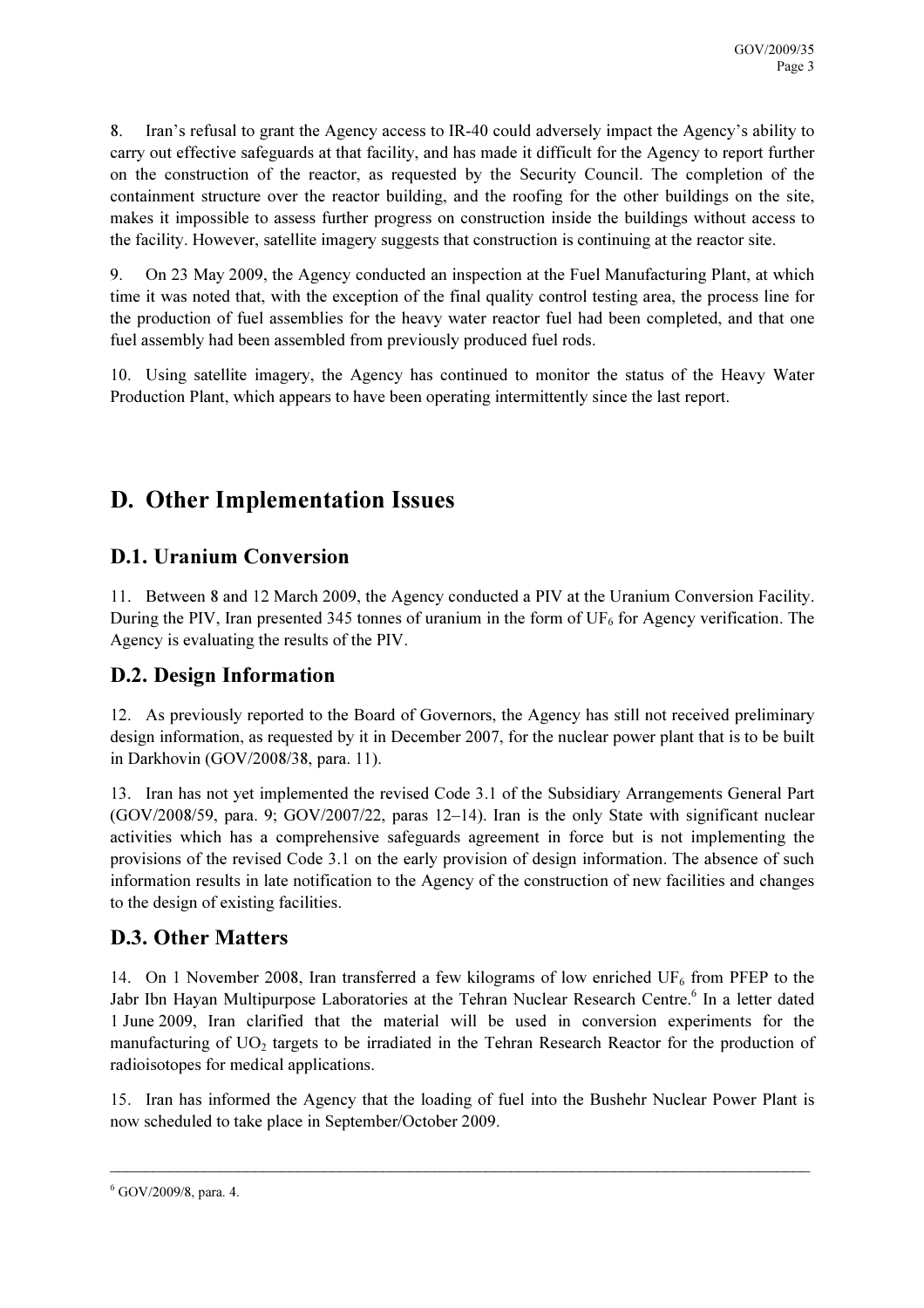16. Using satellite imagery, the Agency has observed a continuation of ore recovery activities in the area of the Bandar Abbas Uranium Production Plant (UPP) and at the Saghand uranium mine. New construction and modifications to buildings and process plant have also been observed at UPP, the Saghand uranium mine and the Ardakan Yellow Cake Production Plant, although it is difficult to assess the operational status and degree of utilization of these plants.

## E. Possible Military Dimensions

17. As detailed in the Director General's previous reports to the Board (most recently in GOV/2009/8, para. 15), there remain a number of outstanding issues which give rise to concerns, and which need to be clarified to exclude the existence of possible military dimensions to Iran's nuclear programme. As indicated in those reports, for the Agency to be able to address these concerns and make progress in its efforts to provide assurance about the absence of undeclared nuclear material and activities in Iran, it is essential that Iran, inter alia, implement the Additional Protocol and provide the information and access requested by the Agency. The Agency has still not received a positive reply from Iran in connection with the Agency's requests for access to relevant information, documentation, locations or individuals.

18. In a letter to Iran dated 29 May 2009, the Agency responded to Iran's letters dated 16 September 2008, 28 November 2008 and 2 March 2009, in which Iran had, inter alia, provided its views on a number of issues referred to in the Director General's reports and questioned the correctness of certain statements contained in the reports attributed to Iran in connection with possible military dimensions to Iran's nuclear programme and statements in relation to the resolution of the issues contained in the Work Plan. In its letter, the Agency explained why the statements in the Director General's reports were correct. The Agency also reiterated its request to meet with relevant Iranian authorities at the earliest possible opportunity, with a view to addressing in a substantive and comprehensive manner the issues that remain outstanding.<sup>7</sup>

## F. Summary

19. As has been reported in previous reports, the Agency continues to verify the non-diversion of declared nuclear material in Iran.

20. Iran has not, however, implemented the modified text of its Subsidiary Arrangements General Part, Code 3.1, on the early provision of design information, and has continued to refuse to permit the Agency to carry out design information verification at IR-40.

21. Iran has not suspended its enrichment related activities or its work on heavy water related projects as required by the Security Council.

22. Contrary to the request of the Board of Governors and the requirements of the Security Council, Iran has neither implemented the Additional Protocol nor cooperated with the Agency in connection with the remaining issues which give rise to concerns and which need to be clarified to exclude the possibility of military dimensions to Iran's nuclear programme. Unless Iran implements the Additional Protocol and clarifies the outstanding issues, the Agency will not be in a position to provide credible assurance about the absence of undeclared nuclear material and activities in Iran.

\_\_\_\_\_\_\_\_\_\_\_\_\_\_\_\_\_\_\_\_\_\_\_\_\_\_\_\_\_\_\_\_\_\_\_\_\_\_\_\_\_\_\_\_\_\_\_\_\_\_\_\_\_\_\_\_\_\_\_\_\_\_\_\_\_\_\_\_\_\_\_\_\_\_\_\_\_\_\_\_\_\_

<sup>7</sup> GOV/2009/8, paras 15, 20; GOV/2008/59, paras 15, 19.